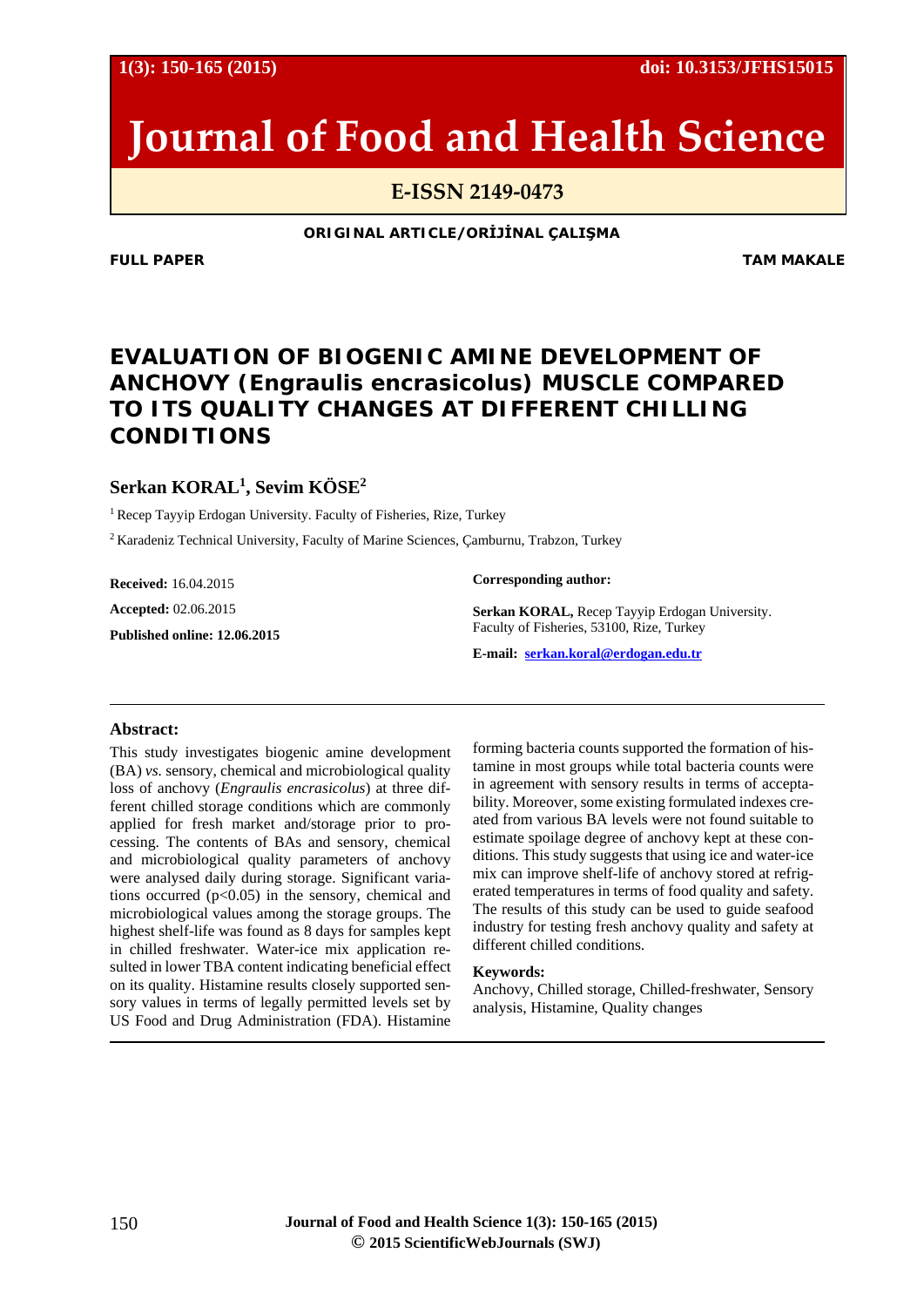# **Introduction**

Anchovy is a pelagic species belonging to the *Engraulidae* family (Sahin and others 2008). It is one of the most significant captured species in the world fisheries consisting of about 10.4% of total captured marine fish in 2010 (FAO 2014). European anchovy (*Engraulis encrasicolus*) ranks the third amongst the common anchovy species with a production about 489.297 tons in 2012. It is ecologically and economically the most important fish for the Black Sea ecosystem (Sahin and others 2008; TUİK 2014).

Anchovy is a well liked and commonly consumed fish species of the world (FAO 2014). Although frozen storage is preferred for marketing of whole and/or headed and gutted anchovy, for longer distance and to extend shelf life to a long period up to a year, fresh market still exists, particularly in Turkey. Varying storage conditions are applied for anchovy prior to fresh market and processing in the world. Therefore, quality and safety in particular with histamine health risk of anchovy at these conditions are of interest. Its small size limits app-lication of mechanical pre-processing activities (i.e. heading, gutting and filleting). Therefore, manual processing is usually used for such applications resulting in longer handling and storage period of raw material before and during processing, even prior to freezing. Moreover, anchovy has a limited catching season with high volume production in a short period causing the most catch going to fish meal-oil factories. So, the majority of the world's anchovy catch is processed for fish meal-oil and the rest for non-human consumption (Eurofish 2012). Its small size makes it particularly susceptible to belly bursting, often produced by autolytical breakdown and the quality of processed anchovy closely depends on the initial quality of raw material [\(Soerensen and](http://csaweb116v.csa.com/ids70/p_search_form.php?field=au&query=soerensen+nk&log=literal&SID=cc3pr7g3pjdpq0dk0urk7j64l4) [Motta](http://csaweb116v.csa.com/ids70/p_search_form.php?field=au&query=motta+h&log=literal&SID=cc3pr7g3pjdpq0dk0urk7j64l4)  1989; [Montaner](http://europepmc.org/search/?page=1&query=AUTH:%22Montaner+MI%22) and [Zugarramurdi 1995;](http://europepmc.org/search/?page=1&query=AUTH:%22Zugarramurdi+A%22) FAO 2014). For these reasons, effective storage applications to slow down spoilage is necessary to allow a longer processing and marketing period for this species.

Fish spoilage is mainly affected by bacterial activity, and other than sensory quality loss, some compounds, such as biogenic amines (BAs), can be formed by bacterial decarboxylation of precursor amino acids leading to food safety issues. Most reports have focused on histamine which is reported to cause scombrotoxin poisoning, closely linked to the consumption of fish kept at abused time/temperature conditions and species belonging to different families including *Engraulidae* due to high content of free histidine in their muscle (Lehane and Olley 2000; EU Directive 2005a). Other BAs, such as putrescine and cadaverine may enhance the toxicity effects of histamine. Several BAs are also known to associate with fish decomposition and the formation of cancerous nitrosamines (Lehane and Olley 2000; Pons-Sánchez-Cascado and others 2006a*)*.

Previous studies demonstrated the advantage of refrigerated temperature or iced conditions over ambient storage of anchovy in terms of quality and BA formation for *E. encrasicolus* ([Varlık](http://csaweb116v.csa.com/ids70/p_search_form.php?field=au&query=varlik+c&log=literal&SID=cc3pr7g3pjdpq0dk0urk7j64l4) and Heperkan 1990; [Köse and Erdem 2004\)](http://csaweb116v.csa.com/ids70/p_search_form.php?field=au&query=heperkan+d&log=literal&SID=cc3pr7g3pjdpq0dk0urk7j64l4). However, short shelf-lives were obtained by either application. Moreover, dry fish surface is caused by cold air during refrigerated storage. Therefore, recent storage applications of fish prefer to use combination of ice in cold stores for fish preservation. The benefit of ice and/ice+saltwater application at cold stores was demonstrated by few studies mainly for different anchovy species from different seas [\(Soerensen and](http://csaweb116v.csa.com/ids70/p_search_form.php?field=au&query=soerensen+nk&log=literal&SID=cc3pr7g3pjdpq0dk0urk7j64l4) [Motta 1](http://csaweb116v.csa.com/ids70/p_search_form.php?field=au&query=motta+h&log=literal&SID=cc3pr7g3pjdpq0dk0urk7j64l4)989; [Montaner](http://europepmc.org/search/?page=1&query=AUTH:%22Montaner+MI%22) and [Zugar](http://europepmc.org/search/?page=1&query=AUTH:%22Zugarramurdi+A%22)[ramurdi 1995;](http://europepmc.org/search/?page=1&query=AUTH:%22Zugarramurdi+A%22) Köse and Erdem 2004; Pons-Sánchez-Cascado and others 2006a; Chotimarkorn 2011). However, no study exists on the quality changes of anchovy stored at the relevant conditions in comparison with its BA contents. Moreover, none of the mentioned studies covers the anchovy, *E. encrasicolus* caught from Black Sea. Therefore, this study aims to investigate the relationship between commonly used spoilage/quality parameters, and the levels of histamine and other BAs during storage of anchovy at different chilled temperatures.

# **Materials and Methods**

# **Experimental design**

Fresh anchovies were obtained directly from a fishing boat in the port of Rize, Turkey. The origin of fish was tracked as they were caught from the South-eastern Black Sea in January and kept in watertight expanded polystyrene boxes (EPS) in ice for 5h after catching and during transporting to the port. Three EPS boxes containing anchovies in ice, about 14-16kg each, were transferred to laboratory within 1h. Fish were immediately washed with tap water. Approximately 30 kg randomly chosen fish were divided into 3 groups weighing about 10 kg each (Fig. 1). The average length and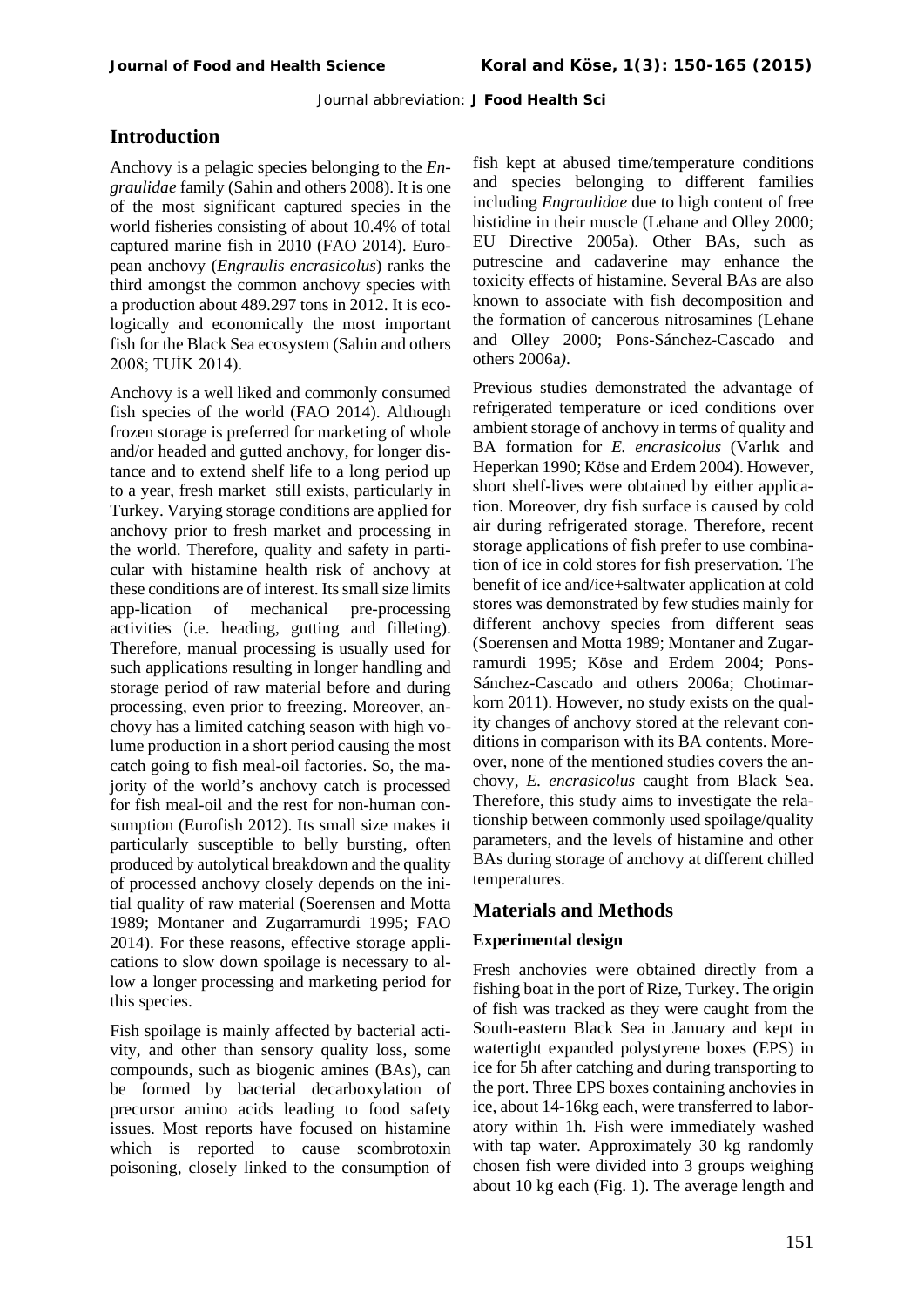weight of fish were  $11.89 \pm 1.46$ cm and  $10.35$  $\pm 1.12$ g, respectively. Each group was kept in plastic containers (width: 62cm, length: 39cm, height: 33cm). Ice application on fish (for group IR) was carried out layer by layer. The containers were covered with plastic wrap (cling film). All samples were stored in a refrigerator at  $4^{\circ}C \pm 1$  (Arcelik, 8810NF, Turkey). The sample groups were;

- (i) Control: Refrigerated fish without ice (CR): Storage in cold air
- (ii) Iced storage in refrigerator (IR): Fish and ice ratio,  $(1:1 \text{ w/w})$
- (iii) Storage in chilled-freshwater (chilling supported with ice) at refrigerator (IFWR): Fish and freshwater-ice mix ratio, (1:1 w/w).

Sampling was carried out daily by randomly choosing anchovies until the products were spoilt based on sensory results. The ice was flake ice type obtained freshly from an ice maker (Hoshizaki, FM-80EE, Amsterdam, Netherlands). Ice and freshwater+ice mix were changed daily. The internal temperatures of fish in each group were measured on a daily basis using digital thermometer (Thermor PS100, Ontario, Canada). The refrigerator temperature was  $4 \pm 1$ °C, fish temperatures were 4.1 ±0.7°C for CR*,* 1.8 ±0.6°C for IR*,* 1.2  $\pm 0.4$ °C for IFWR.

#### **Sensorial evaluation**

Sensory analysis was carried out using eight experienced seafood quality assessors (panellists chosen from faculty staff) who judged the freshness

of the samples using 10-point scale modified from Botta (1995) and Archer (2010). The panellists were comprised of 6 male and 2 females (5 academician and 3 administration staff). The subjects were qualified after passing the screening tests stated by Botta (1995). The panellists were chosen from previously trained 20 people who are regular anchovy consumers according to criteria given by Botta (1995).

Table 1 shows the sensory score sheets used to evaluate anchovy samples. This structured category scale is based on the traditional freshness quality grading system for whole iced and refrigerated anchovy. According to scale, 4 is limit for acceptable/unacceptable, <4: unacceptable. The results were presented as the means of data obtained from 8 panellists.

Triplicate samples (3-4 randomly selected fish) were taken at order intervals from each group for each day to evaluate their quality criteria at the sensory laboratory section. Fresh anchovy was also included in the evaluation starting from 2<sup>nd</sup> day to support the judgement of assessors as a reference sample (although the panellists were blind to its code). Different samples were simultaneously presented in plates coded. The panellists were expected to give the same score for the triplicated samples for the same group at the same sampling day. They were also expected to give the highest score for the blinded reference sample (freshly caught anchovy).

After the sensory analysis, the fish were used further for chemical analysis.



**Figure 1.** Experimental design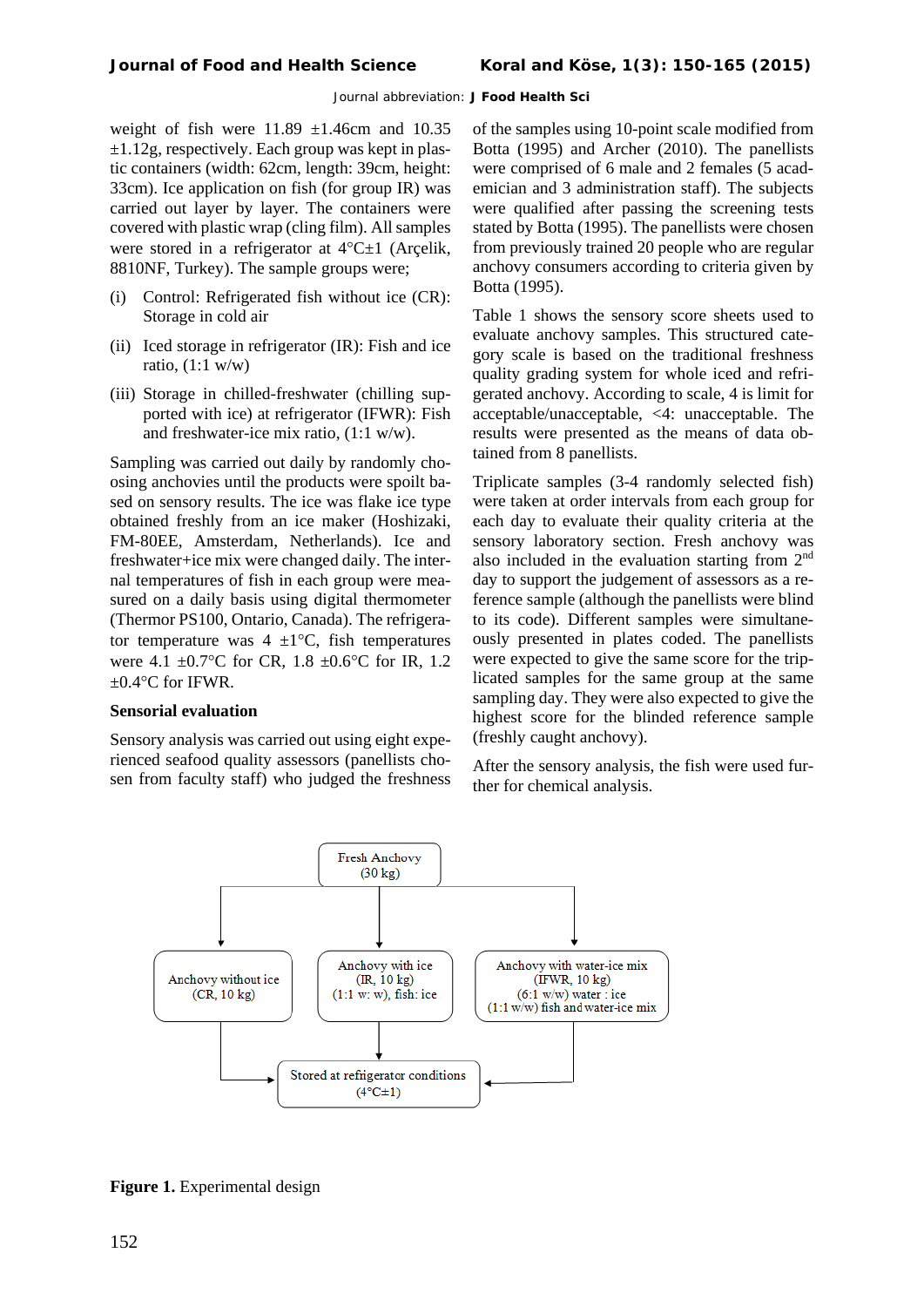**Table 1.** Sensory score sheet used for fresh anchovy samples

|              | <b>General Appearance</b>                                                           |                                                                         |                                                                                                 |                                                                                   |                                                         |                                           |                                             |
|--------------|-------------------------------------------------------------------------------------|-------------------------------------------------------------------------|-------------------------------------------------------------------------------------------------|-----------------------------------------------------------------------------------|---------------------------------------------------------|-------------------------------------------|---------------------------------------------|
| <b>Score</b> | <b>Eyes</b>                                                                         | <b>Gills</b>                                                            | <b>Skin</b>                                                                                     | Flesh                                                                             | <b>Appearance of</b><br><b>Abdomen</b> (Belly<br>Walls) | Odour                                     | <b>Texture</b>                              |
| 10           | Clear, transparent,<br>Convex shape,<br>Bright black and<br>circular pupil          | Bright red, clear (no<br>slime)                                         | Intact skin, Very bright<br>colours, iridescence bluish<br>violet, Transparent watery<br>mucus  | Velvety, translucent,<br>glossy, fresh<br>bright blood on fillet                  | Intact, firm                                            | Seaweedy<br>odour, peppery                | Firm, stiff, smooth                         |
| 9            | Slightly convex,<br>clear black pupil                                               | Red, clear                                                              | Bright, slight iridescence,<br>Clear mucus                                                      | Slight translucency,<br>rosy, hue, bright blood<br>on fillet.                     | No belly burst.                                         | Slight loss of<br>seaweedy<br>odour, Oily | Loss of stiffness.<br>still firm, smooth.   |
| 8            | Flat, slightly convex,<br>central opacity, dull<br>black pupils                     | Red, slight<br>brown, slight slime                                      | Loss of brightness<br>iridescence not bluish.<br>Slightly cloudy mucus,<br>slightly broken skin | Slight translucency,<br>slight discoloration of<br>belly flaps.                   | No belly burst or<br>very slight belly<br>burst.        | Slightly<br>seaweedy<br>Oily              | Less tense.<br>slight softening,<br>smooth. |
| 7            | Flat, slightly convex,<br>central opacity, dull<br>black pupils                     | Dull red, slight<br>slime                                               | Slightly dull, slightly<br>broken skin, cloudy mucus                                            | Slightly opaque,<br>slightly<br>brown, slight<br>discoloration of belly<br>flaps. | Slight belly burst.                                     | Oily                                      | Limp, slightly soft,<br>slightly gritty.    |
| 6            | Plane & flat eyes,<br>slightly cloudy cornea,<br>grey pupils                        | Brownish red, some<br>slime                                             | Dull, easy to break skin,<br>cloudy mucus                                                       | Opaque, dull, brown,<br>reddening on belly<br>flaps. Pink                         | Slightly belly burst                                    | Metallic.<br>Neutral                      | Limp, slightly soft,<br>slightly gritty     |
| 5            | Flat, slightly sunken,<br>slightly cloudy cornea,<br>grey pupil, not so<br>circular | Brownish red,<br>discolouring, slime,<br>bleached                       | Dull,<br>Torn or damaged skin,<br>cloudy mucus                                                  | Opaque, dull, brown,<br>reddening on belly<br>flaps. Pink                         | Definite belly burst.                                   | Slightly rancid                           | Flaccid, soft (post<br>rigor)               |
| 4            | Concave, slightly<br>sunken eyes, grey and<br>distorted pupils,<br>Cloudy cornea    | Brownish red,<br>Discolouring, slime,<br>bleached                       | Dull,<br>Torn or damaged skin,<br>cloudy mucus                                                  | Brown,<br>discoloured belly flaps<br>and tail. Waxy, pink                         | Definite belly<br>burst                                 | rancid or sweet,<br>acid, metallic        | Flaccid, soft (post<br>rigor)               |
| 3            | Sunken eyes, grey<br>pupils, cloudy cornea                                          | Discoloured, Pink,<br>bleached, brown<br>slime, slats stick<br>together | Dull colour,<br>Torn and damaged skin,<br>Plentiful (slippery)<br>yellowish brownish mucus      | Wax-like matt, dense,<br>dark red colour<br>(brownish colour)                     | Burst, very<br>soft                                     | Sour, stale<br>blood                      | Flaccid, soft (post<br>rigor)               |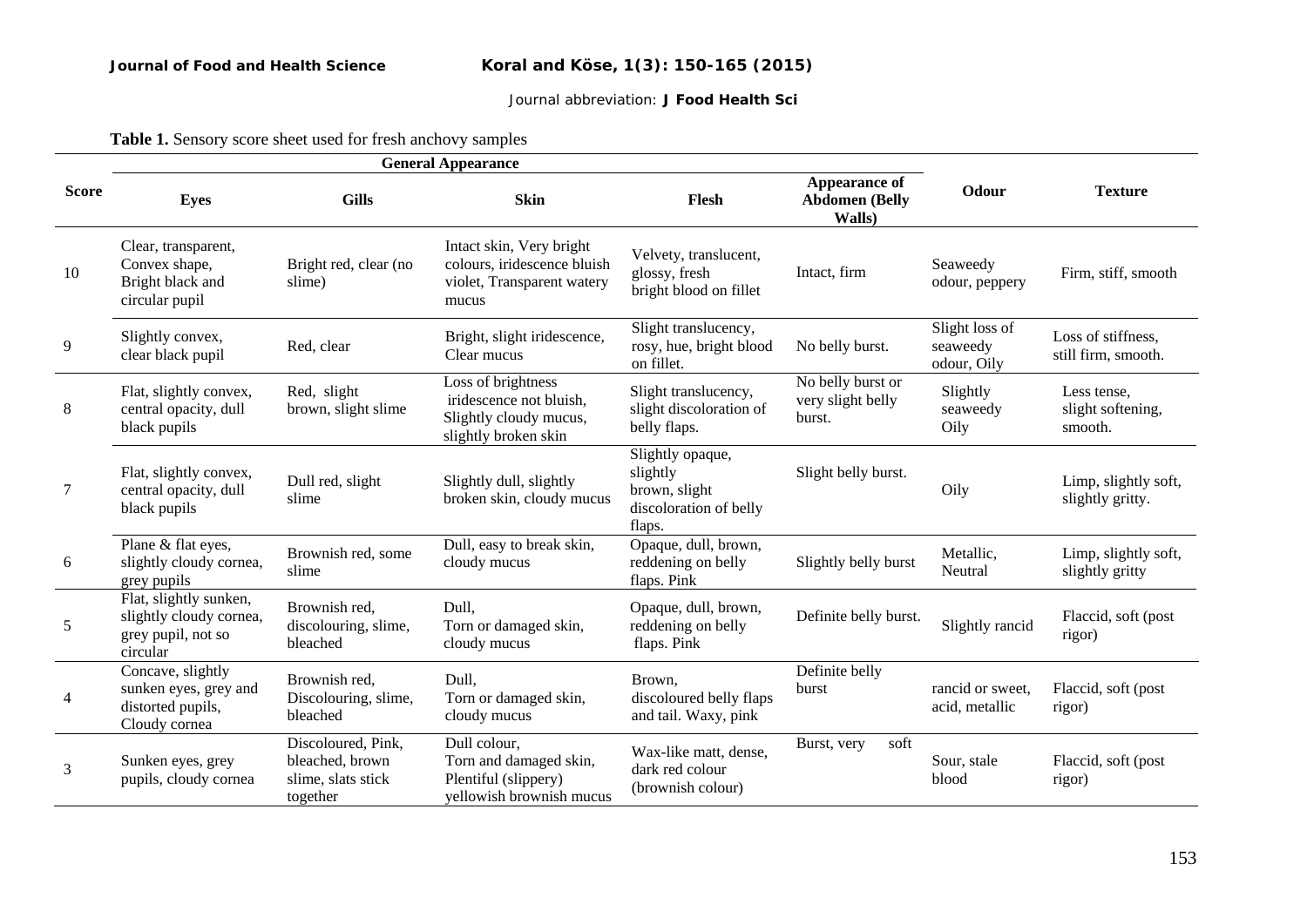# **Analysis of Chemical Quality parameters**

The method of Lücke and Geidel (1935) was used to determine total volatile base-nitrogen (TVB-N) content as described by Goulas and Kontominas (2005). Thiobarbituric acid value (TBA) was estimated according to Smith and others (1992). The method of Boland and Paige (1971) was used for analyzing trimethylamine nitrogen (TMA-N).

# **Analysis of Biogenic Amines**

Biogenic amines were analyzed using a high performance liquid chromatography (HPLC) method according to Köse and others (2012) and Koral and Köse (2012). HPLC equipment was Shimadzu Prominence LC-20 AT series (Japan) with autosampler (SIL20AC, Shimadzu, Japan), a Diode Array Detector (SPD-M20A, Shimadzu, Japan) and Intertsil column (GL Sciences, ODS-3, 5µm, 4.6×250mm). The HPLC method used was a modified method of Eerola and others (1993) and EU suggested methods (Malle and others 1996). To extract BAs, 10mL of 0.4M perchloric acid was added to 5g sample, and the mixture was homogenized using Ultra-turrax homogenizer (IKA T 25, Digital, Germany) in an ice bath and centrifuged (MPW 350R. MPW Med. Instruments, Warsaw, Poland) at 3,0009g at 4°C for 10min. The supernatant was collected, and the residue was extracted again with 10 mL of 0.4M perchloric acid solution. Both supernatants were combined and filtered through Whatman paper (No. 42). The final volume was adjusted to 25mL with 0.4M perchloric acid.

Each sample extract was mixed with 100µL of 2N sodium hydroxide and 150uL of saturated sodium bicarbonate. One millilitre of a dansyl chloride solution (10mg/mL) prepared in acetone was added to the mixture, mixed well and then incubated at 40°C for 45min and cooled down to room temperature in 10min. Then, the residual dansyl chloride was removed by the addition of  $50\mu$ L 25% ammonia solution. After 30-min incubation at room temperature, the extract was adjusted to 5 mL with ammonium acetate: acetonitrile mixture  $(1:1 \text{ v}/\text{v})$ and mixed well with a vortex (Nuve NM 110, Ankara, Turkey). Extract was filtered through 0.45 µm-pore-size filters (Millipore Co., Bedford, MA, USA) and injected to HPLC. The gradient elution system was 0.1M ammonium acetate as solvent A and acetonitrile as solvent B. Gradient elution was initiated with 50% A and 50% B and terminated in 19 min with 90% B, run time 20 min. The system was equilibrated for 8 min before next run. The flow rate was 1.3mL/min), and 20µL sample was injected onto the column. Column temperature was 40°C, and amines were detected at 254nm.

The quality and biogenic amine index parameters were calculated as described by Koral and Köse (2012). All chemical analysis were carried out in triplicate sampling, and results were represented as means ±SD.

# **Bacterial analysis**

Total aerobic viable bacteria counts (TVC) were enumerated using plate count agar according to Köse and others (2001). Twenty-five grams of samples was aseptically weighed into a sterile stomacher bag containing 225mL of sterile physiological saline (0.85%) and homogenised using a stomacher (Mayo, HG400V, Italy) for 4 min at the highest speed (4. step). Further decimal dilutions were prepared in physiological saline (0.85%). Total aerobic viable psychrotrophic and mesophilic microorganisms were counted using plate count agar incubated at 4°C for 8 days for psychrotrophic microorganisms and at 37°C for 48h for mesophilic microorganisms. Histamine-forming bacteria (HFB) were determined according to Yoshinaga and Frank (1982) using a modified Niven's medium (Niven and others 1981) by adjusting the pH to 6.5. Total HFB isolation agar contains 0.5% tryptone, 0.5% yeast extract, 2.35% L-histidine–HCl, 0.5% NaCl, 0.006% bromocresol purple,  $0.1\%$  CaCO<sub>3</sub> and 2% agar. Total mesophilic and psychrophilic HFB were determined using the same condition applied for TVB. Microbial counts were carried out in duplicate and expressed as log cfu/g. Triplicate samples were used for each type of analysis while each analysis was performed in duplicate. Counts of bacteria were expressed as log cfu/g. The results were presented as means of all counts ±SD.

## **Statistical analysis**

All statistical analyses were performed in JMP software (Version 8, SAS Institute. Inc., Cary, NC, USA) (Sokal and Rohlf 1987). Analysis of variance (ANOVA) was used to compare the results within the groups as well as during storage period. When significant differences were found, comparisons among data were carried out by using Tukey test. A significant level of  $95\%$  (p<0.05) was used throughout analysis.

## **Other measurements**

Moisture analysis was performed to calculate the weight gain of the samples. Moisture content was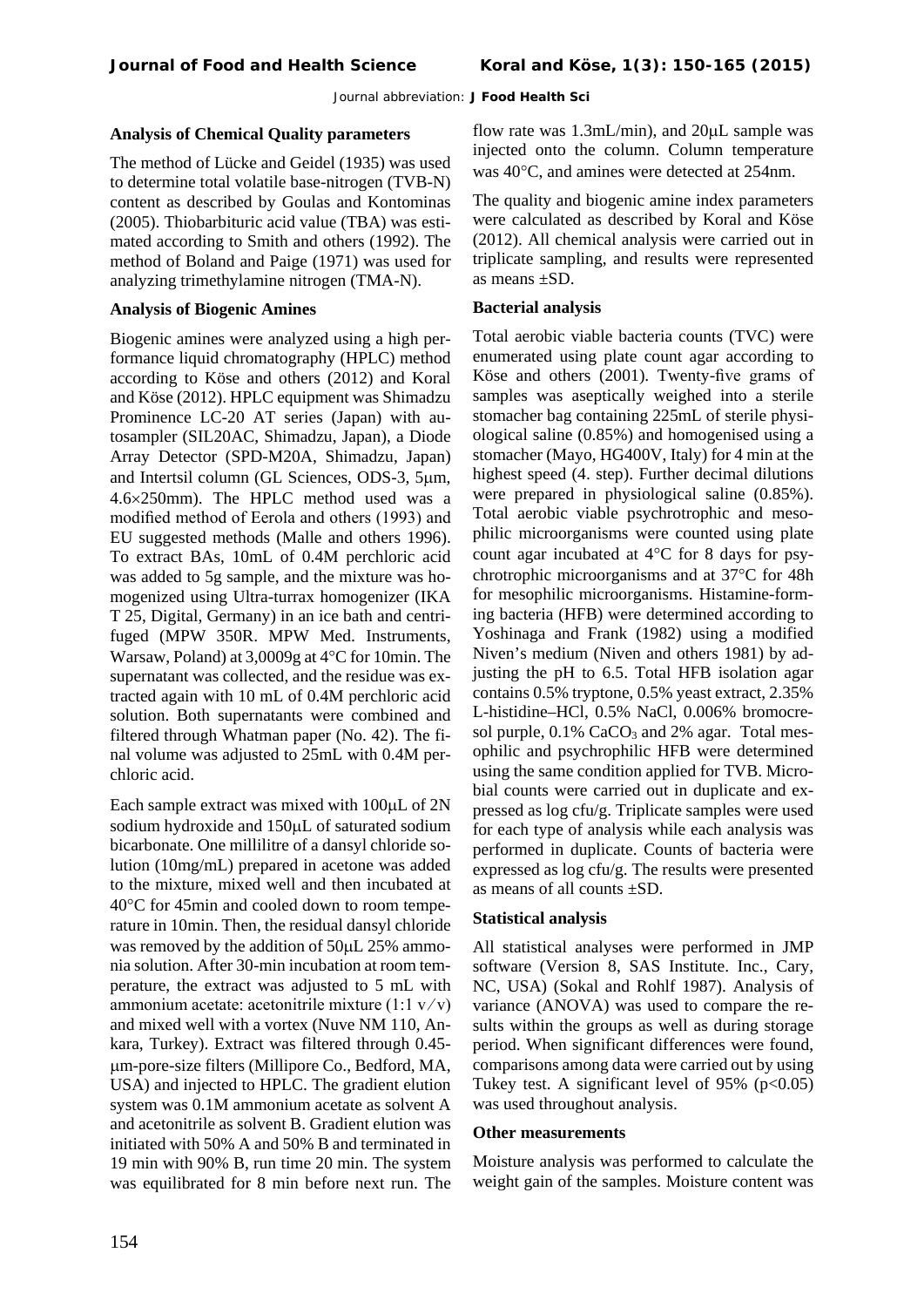determined by oven-drying of 5g of fish muscle at 105°C until a constant weight was obtained using the AOAC method (AOAC 1995, Method 985.14). Internal temperature of fish in each group was measured on a daily basis using a digital thermometer (Thermor PS100, Newmarket, Canada).

## **Results and Discussion**

Figure 2 represents sensory results of all storage groups with the exception of reference sample. The panellists' scores for appearance, texture and odour (flavour) significantly decreased with time  $(p<0.05)$  for all groups. Significant changes occurred between the control group and others starting from the  $1<sup>st</sup>$  day of storage (p<0.05) for each sensory parameter. Scores for appearance significantly varied between group containing ice (IR) and chilled freshwater with ice (IFWR) starting

from 3rd day until the end of storage period  $(p<0.05)$ . A similar situation occurred for overall sensory data. The variation in the scores of texture and odour were found significant amongst the groups within the same day throughout storage with some exceptions  $(p<0.05)$ . According to overall sensory data, control group spoilt on the  $4<sup>th</sup>$ day with a dull appearance and dryness on the surface. Using ice extended the sensory life for 4 days. Application of chilled freshwater using ice further improved the quality attributes for one more day. Therefore, the best quality attributes were observed for the group in chilled freshwater with 8 days of shelf-life. Different storage conditions were reported in literature for anchovy stored at different conditions including ambient and chilled conditions ([Varlık](http://csaweb116v.csa.com/ids70/p_search_form.php?field=au&query=varlik+c&log=literal&SID=cc3pr7g3pjdpq0dk0urk7j64l4) and [Heperkan 1990;](http://csaweb116v.csa.com/ids70/p_search_form.php?field=au&query=heperkan+d&log=literal&SID=cc3pr7g3pjdpq0dk0urk7j64l4) Abbey 1998; Köse and Erdem 2004).



Different uppercase letters represents statistical differences amongst different days within the same group during storage (p<0.05). CR: Control, IR: Anchovy in ice, IFWR: Anchovy in water-ice (chilled-freshwater)

**Figure 2.** Sensory values of different anchovy storage groups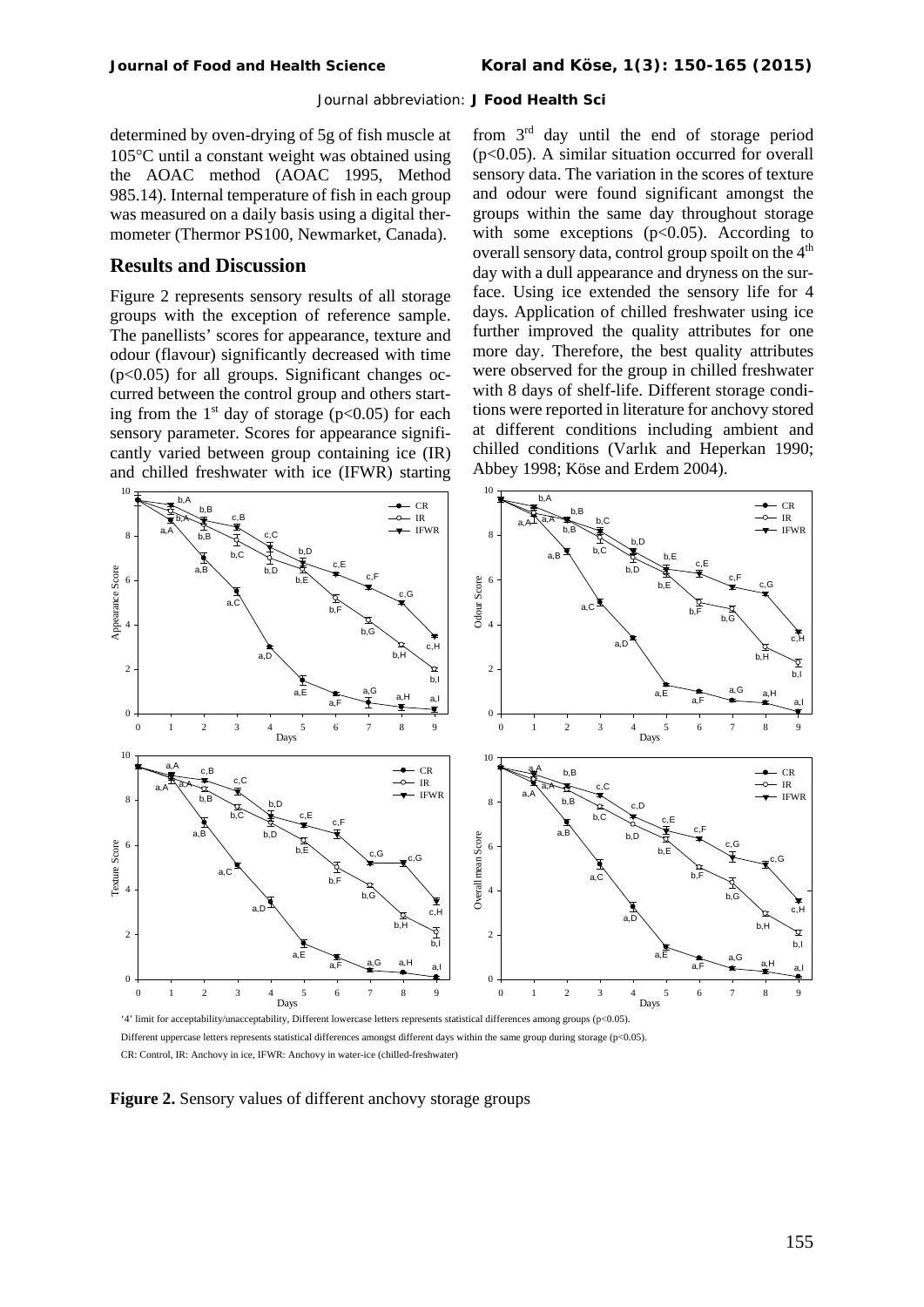Figure 3 shows chemical quality changes of anchovy stored at three different conditions in refrigerator. The values of TVB-N increased significantly with increasing storage time for all groups (p<0.05). Significant differences were also observed between control and the experimental groups starting from the  $1<sup>st</sup>$  day of storage, and between group containing ice and group kept in chilled freshwater starting from the  $2<sup>nd</sup>$  day of storage period ( $p<0.05$ ).

Varying levels of TVB-N have been suggested for different fish products to assess their freshness in literature (Connell 1990; Huss 1988). The European Union sets varying TVB-N limits as 25-35 mg/100 g for unprocessed fishery products which shall be regarded as unfit for human consumption where organoleptic assessment has raised doubts as to their freshness (EU Directive 2005b & 2008). However, anchovy is not included in EU regulation. Therefore, TVB-N levels can be used only in support of sensory values.

According to TVB-N values, the control group reached the spoilage limit on the  $4<sup>th</sup>$  day which was also supported by the sensory results. The experimental groups (IR and IFWR) were within the acceptable level throughout the storage period. On the other hand, anchovy kept in chilled freshwater conditions had significantly lower TVB-N values than the group stored in ice  $(p<0.05)$ . The TVB-N results also indicated that using ice and chilled freshwater at refrigerated temperature for anchovy storage have the advantage on the slowing down TVB-N development while prolonging the storage life. Similarly, Castaňón and Barral (1990) demonstrated low TVB-N values for anchovy (*E. anchoita*) stored in ice kept at 0°C and chilled seawater. Our results were in accordance with the observation of Careche and others (2002) for the same species. These authors observed lower TVB-N values for anchovy stored in EPS boxes containing chilled freshwater with ice in comparison with the group kept in ice without water.



TVB-N:Total Volatile Basic Nitrogen, TBA: Thiobarbutiruc acid, TMA: Trimethyethylamine, Different lowercase letters represents statistical differences among groups  $(p<0.05)$ . Different uppercase letters represents statistical differences amongst different days within the same group during storage (p<0.05). CR: Control, IR: Anchovy in ice, IFWR: Anchovy in water-ice (chilled-freshwater).

**Figure 3.** The changes of TVB-N, TBA, TMA during storage of different anchovy storage groups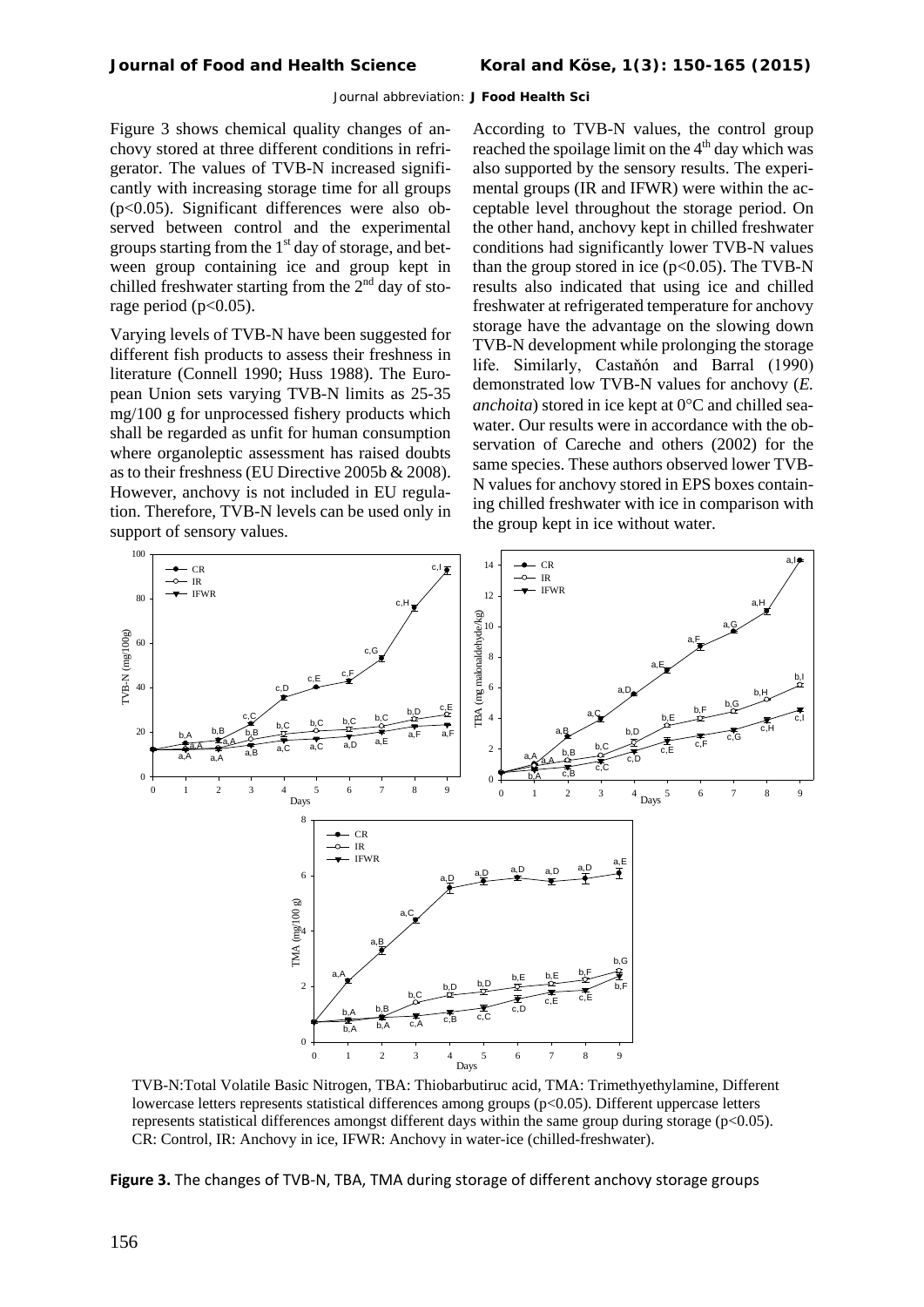Trimethylamine is a pungent volatile amine often associated with the typical "fishy" odour of spoiling seafood. Its presence in spoiling fish is due to the bacterial reduction of trimethylamine oxide which is naturally present in the living tissue of many marine fish species. Although TMA is believed to be generated by the action of spoilage bacteria, the correlation with bacterial numbers is often not very good (Huss 1995). A suggested acceptable level is reported as 12 mg/100 g (Goulas and Kontominos 2005). Initial TMA-N values were 0.7±0.0 mg/100g and significantly increased throughout storage period for all experimental groups with some exceptions (Fig. 3). Significant variations observed between control and other groups starting from the  $1<sup>st</sup>$  day of storage, and between the experimental groups (i.e. IR and IFWR) starting from the  $3<sup>rd</sup>$  day until the end of storage period ( $p<0.05$ ). The lowest TMA-N values were found for the group in chilled freshwater while the highest was obtained for the control group. The values were within the acceptable levels for TMA throughout the storage. Therefore, TMA values did not support the sensory results for the control group.

TMA values obtained in this study were close to the findings reported by Careche and others (2002), Köse and Erdem (2004) and Pons-Sánchez-Cascado and others (2006b) for anchovy stored at similar chilling temperatures. However, higher TMA values were reported by Veciana-Nogues and others (1990), and Mol and others (2007) for this species stored in refrigerator. The differences might have caused due to different initial handling procedures prior to refrigeration. Higher TMA-N values were also obtained for different anchovy by Chotimarkorn (2011) and Rodtong and others (2005).

The TBA is a by-product of lipid oxidation and represents the degree of rancidity in products, is used to determine the quality of fish, particularly fatty fish. TBA value in good quality chilled fish is reported between 5 and 8 mg malonaldehyde/kg whereas levels of 8 mg malonaldehyde/kg flesh are generally regarded as the limit of acceptability for most species Schormüller (1969). The values of TBA increased significantly depending on time and significant variations were also observed between control and the other groups  $(p<0.05)$  (Fig. 3). The control group reached an unacceptable limit on the  $6<sup>th</sup>$  day while others were within the levels of good quality. Therefore, TBA values supported histamine levels set by EU regulation. The lowest value was found for IFWR indicating the advantage of using iced freshwater at refrigerated storage. The results of Carache and others (2002) supported our findings. In our earlier study, TBA levels were unacceptable value on the  $5<sup>th</sup>$  day at refrigerated storage (Köse and Erdem 2004).

Initial counts of mesophilic and psychrotrophic total viable bacteria, and total mesophilic and psychrotrophic histamine forming-bacteria (HFB) were  $3.4 \pm 0.1$ ,  $2.9 \pm 0.1$ ,  $2.6 \pm 0.1$  and  $2.9 \pm 0.1$  log cfu/g, respectively. The values significantly changed during storage  $(p<0.05)$  for all groups (Fig. 4). Bacteria growth was faster for the control group. It could be ascribed that application of ice and/or chilled-freshwater during storage can reduce the microbial growth in a great extent. Although there were significant differences within all groups for the bacteria counts ( $p<0.05$ ), the differences were found lower between groups stored in ice and chilled freshwater with ice with the lowest counts representing samples kept in chilled water. Castaňón and Barral (1990) also obtained lower bacteria counts for samples stored at chilled-seawater in comparison with the samples kept ice. Lower counts were attributed by the washing effect of water. This could also explain the low bacteria numbers in our results.

Initial bacteria counts can vary depending on season and region of fish caught, and handling conditions (Careche and others 2002). Therefore, previous authors reported varying levels in bacteria counts for anchovy caught at different seas (Castañón and Barral 1990; Ayala and others 2001; Careche and others 2002; Pons-Sánchez-Cascado and others 2006a; Chotimarkorn 2011) and some of them supported our findings. The recommended TVC limit for fresh fish consumption is reported between 6–7 log cfu/g (ICMSF 1992; Chotimarkorn 2011). TVC exceeded the recommended value on the  $5<sup>th</sup>$  and  $6<sup>th</sup>$  days for psychrotrophic bacteria and mesophiles, respectively for control group while the levels were below the suggested limit for the group stored in chilled freshwater throughout the storage. Mesophilic counts for the group stored in ice were below 6 log cfu/g on the 9<sup>th</sup> day of storage, the levels were unacceptable for psychrophiles on the  $8<sup>th</sup>$  day. Sensory results supported microbial counts only for psychrotrophic bacteria for group kept in ice. For the other groups, samples were unacceptable depending on organoleptic judgment by the panellists despite the microbial counts were still below the suggested limits. Although Mol and others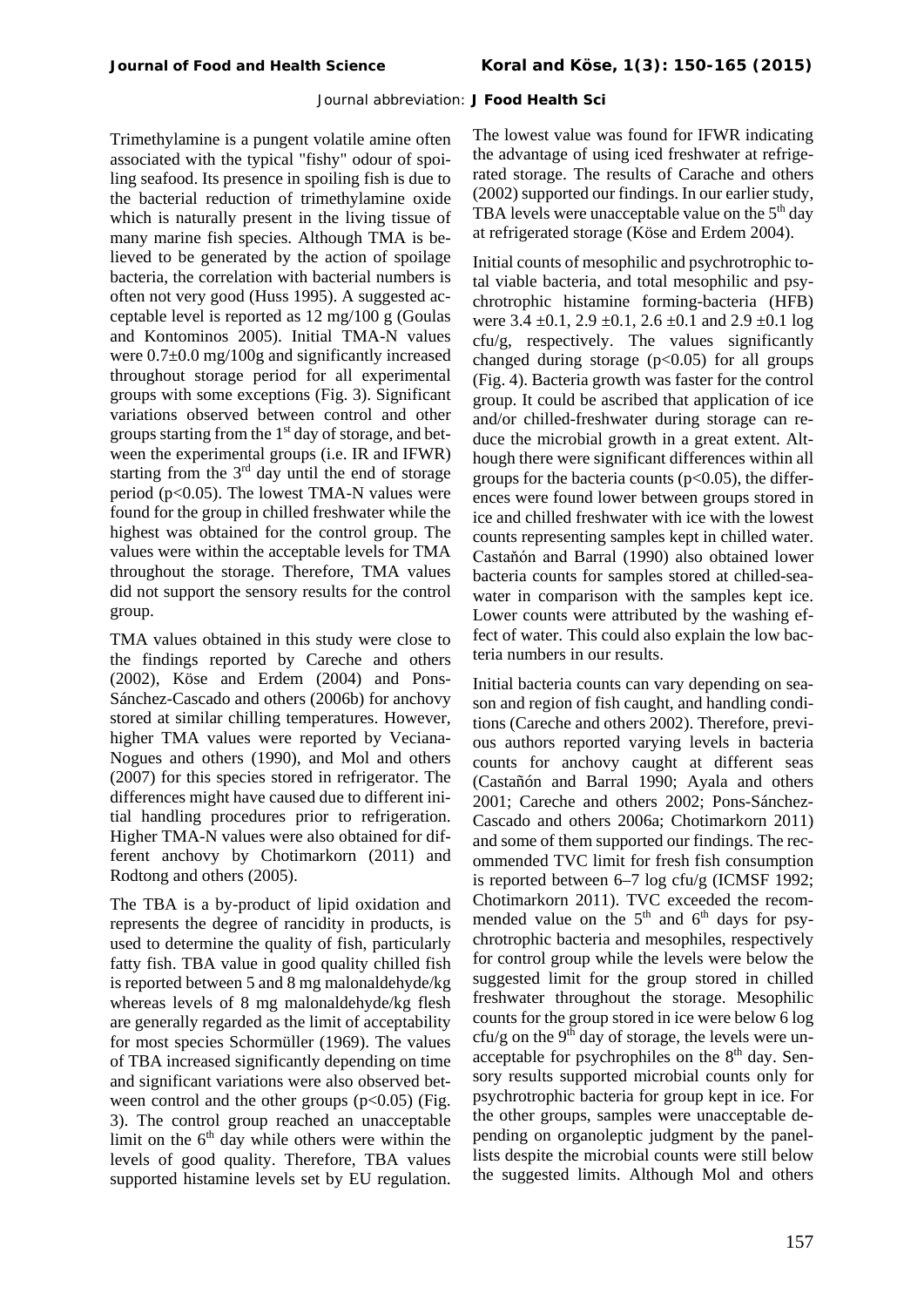(2007) obtained higher psychrotrophic and lower mesophilic bacteria growth for anchovy stored at refrigerated storage, their results indicated that estimation of the psychrotrophic microorganisms gives better results to the shelf-life estimation of chilled fish than mesophilic bacteria which also supported by our findings.

Both mesophilic and psychrotrophic TVC supported TVB-N and TBA values for IFWR group. However, none of the values correlated with TMA-N values in terms of rejection limits of TVC obtained for all groups. Chaouqy and Marrakchi (2005) obtained lower initial bacteria counts at ice storage of anchovy kept also at refrigerator followed by lower bacteria growth. Faster psychrotrophic bacteria growth at refrigerated storage was observed by Köse and Erdem (2004).

Various histamine-forming-bacteria (HFB) are reported including mainly members of the genera *Klebsiella, Morganella, Vibrio, Photobacterium* and others (Lehane and Olley 2000; Rodtong 2005; Köse 2010). Initial HFB in fish is important since previously formed histamine decarboxylases can continue to decarboxylase histidine to histamine even when histamine decarboxylase positive bacteria are no longer viable (Köse 2010). Initial HFB counts were 2.6±0.1 log cfu/g for mesophiles and 2.9±0.1 log cfu/g for psychrotrophic bacteria. The counts also increased significantly throughout

the storage period for all experimental groups  $(p<0.05)$ .

Figure 5 represents the results of biogenic amines (BAs). Significant variations occurred in the values of BAs depending on storage life and the groups with some exceptions  $(p<0.05)$ . With the exception of spermidine and spermine, the levels of BAs significantly increased for control group throughout the storage period  $(p<0.05)$ . Among BAs, only histamine is regulated for certain fish and fisheries products. The European Regulation permits up to 100 ppm for fresh and processed fish, and 200 ppm for fishery products which have undergone enzyme maturation treatment in brine (EU Directive 2005a) while FDA allows less than 50 ppm (FDA 2011). Anchovy is in the list of regulated fish species due to its high histidine content (Veciana-Nogués and others 1996). At the beginning of storage trial, histamine level was 1.1±0.1ppm and increased significantly throughout the storage  $(p<0.05)$ . Histamine values reached an unacceptable level set by FDA on the  $5<sup>th</sup>$  day as 85.4  $\pm$ 0.6 ppm and by EU and 6<sup>th</sup> day as  $342.9 \pm 1.5$  ppm for control group. The values were below 14 ppm for the group kept in ice and <4 ppm for the group stored in chilled freshwater at the end of storage. These levels are well below the permitted levels set by various authorities.



Different lowercase letters represents statistical differences among groups (p<0.05). Different uppercase letters represents statistical differences amongst different days within the same group during storage (p<0.05). CR: Control, IR: Anchovy in ice, IFWR: Anchovy in water-ice. a) Total viable mesophiles b) Total viable psycrophiles c) Total mesophilic histamine forming bacteria d) Total psycrophilic histamine forming bacteria

**Figure 4.** Microbial changes of anchovy muscle during storage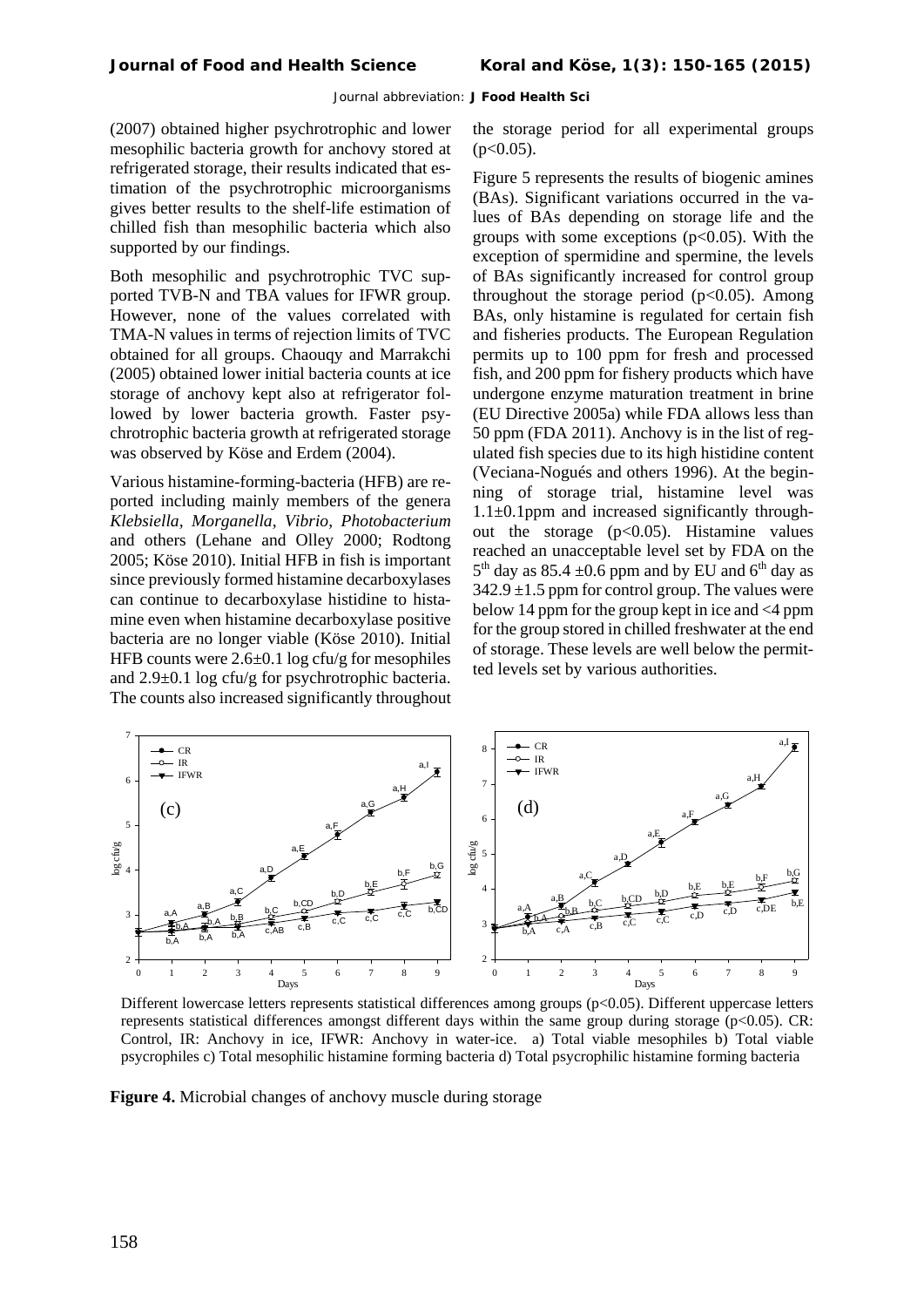

Different lowercase letters represents statistical differences among groups (p<0.05). Different uppercase letters represents statistical differences amongst different days within the same group during storage (p<0.05). CR: Control, IR: Anchovy in ice, IFWR: Anchovy in water-ice (chilled-freshwater)

**Figure 5.** The changes in the levels of biogenic amines for anchovy storage groups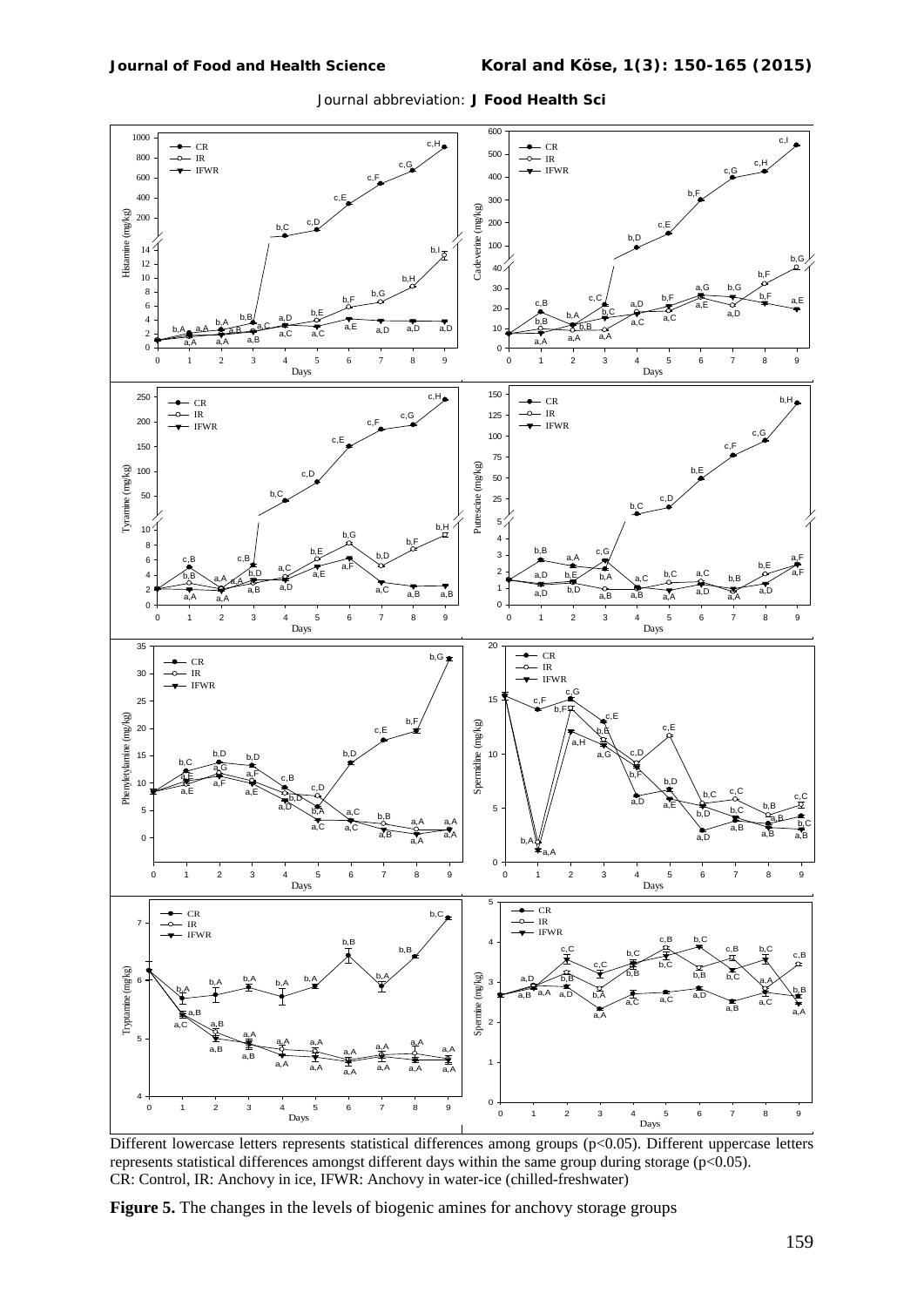The results of Chaouqy and Marrakchi (2005), Rodtong and others (2005), and Pons-Sánchez-Cascado and others (2006a) also supported our findings in terms of low histamine values developed in anchovy kept in ice at a refrigerated room. However, Chotimarkorn (2011) found higher histamine levels at the same conditions for a different anchovy species (*S. heterolobus)* from Thailand indicating the different storage behaviour of different anchovy species. Unacceptable histamine values were reported within  $1-3<sup>rd</sup>$  day of refrigerated storage by different studies (Veciana-Nogués and others 1990; Köse and Erdem 2004) indica-ting the benefit of combining refrigerated storage conditions for this species with ice and/or chilled water applications. Therefore, storing fish in ice or in chilled water while in refrigerated or chilled rooms is recommended to delay histamine formation prior to processing or fresh fish market.

Significant decrease in the levels of spermidine occurred for all groups  $(p<0.05)$ . A similar trend also occurred for the contents of phenethylamine, tyramine and tryptamine for the experimental groups only, while fluctuations were observed in the values of cadaverine, putrescine and spermine for these groups throughout the storage period (p<0.05). The levels of these BAs were usually below 10 ppm at the end of storage period. Pons-Sánchez-Cascado and others (2006a), and Chotimarkorn (2011) found similar trends for the most BA levels in anchovy stored under similar iced storage conditions.

Some food migraines are related to BAs, particularly tyramine and phenylethylamine. Moreover, some BAs, mainly histamine, tyramine, putrescine, cadaverine and agmatine can be indicators of freshness or spoilage in fish: 100-800 ppm of tyramine and 30 ppm of phenylethylamine have been reported to be toxic doses in foods, respectively (Koral and Köse 2012). Our study showed that the levels of tyramine and phenylethylamine only reached toxic levels for control group on the  $6<sup>th</sup>$  and  $9<sup>th</sup>$  days, respectively. Therefore, the results show the advantage of using ice and chilled freshwater application during refrigerated storage to slow down various BA development in anchovy. Therefore, the benefit also applies to seafood safety by preventing histamine development in anchovy.

Biogenic amines are also suggested being used for the evaluation of fish spoilage and different indexes were reported by previous authors for various fish species (Mietz and Karmas 1977; Veciana-Nogues and others 1997). Pons-Sánchez-Cascado and others (2006a) studied the suitability of a BA index (BAI) to evaluate the freshness of anchovies stored in ice by comparison of different reported criteria. They suggested an acceptability limit of BAI for anchovy stored in ice as 15 ppm. In the present study, initial BAI of anchovy was 12.1 and quality index (QI) was 0.5 (Fig. 6). The values increased throughout storage. However, fluctuations in both BAI and QI values occurred for all sample groups. Decreasing levels for BAI seems to be affected by the decreasing levels of tyramine. Fluctuations in QI levels were also affected by the variations in BAs used in the calculations (Mietz and Karmas 1977; Veciana-Nogues and others 1997).Various other researchers obtained different levels of amine indexes in relation to spoilage for different fish species as revised by Al-Bulushi and others (2009).



CR: Control, IF: Anchovy in ice at refrigerator, IFWR: Anchovy in water and ice mixture at refrigerator

**Figure 6.** The results of BAI and QI for different anchovy storage groups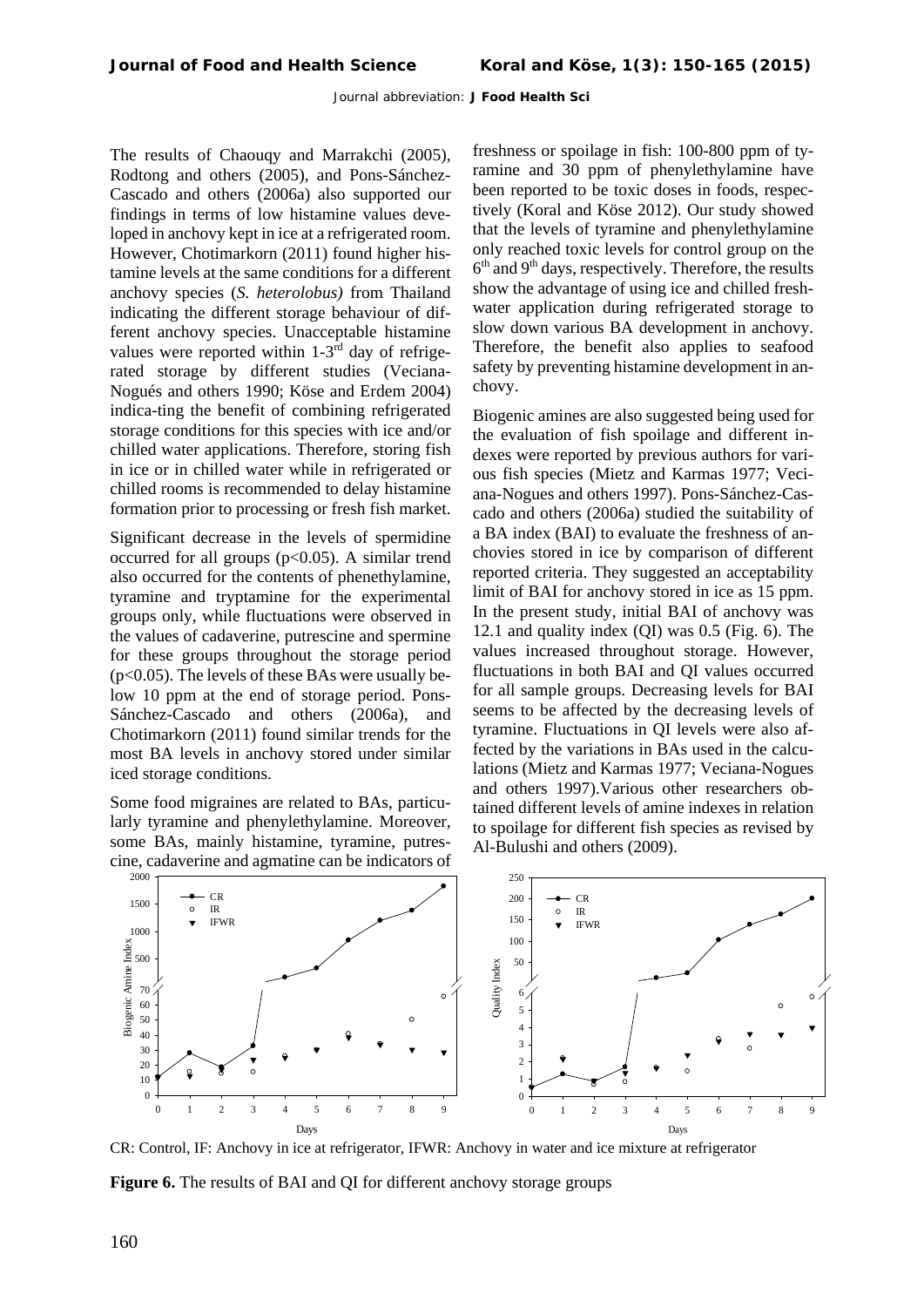Sensory values closely supported histamine results since histamine levels were found below the regulated limits for the samples within the sensory shelf-life. Therefore, the results of the study seem to indicate that sensory evaluation of fresh anchovy might help to avoid histamine health risk which would arise from this species. However, it is known that histamine content can greatly vary in the final products depending on the initial bacteria load and type of bacteria which decarboxylase histamine. Thus, sensory values should be used with caution in the case of histamine health risk (Köse 2010). On the other hand, further studies with different anchovy batches may help to confirm our findings.

The levels of tyramine and phenylethylamine were also well below the toxic levels within the shelflife of storage period for all groups. However, our results showed that the values for both QI and BAI do not correlate with sensory values. We also obtained a similar conclusion with bonito stored at various chilled conditions (Pons-Sánchez-Cascado and others 2005a). The reason might have caused by the possibility of non-spoilage bacteria involving in the formation of different BAs, which are used in the calculation. Therefore, the present study showed that using BAI and QI to estimate spoilage degree was not found suitable for anchovy samples stored at three different chilled conditions.

TVB-N values were also in support of histamine levels in terms of safety limits set by FDA. Al-Bulushi and others (2009) reported that mesophilic bacterial count of log 6–7 cfu/g has been associated with 50 ppm histamine. The suggested level only reached by the control group on the  $6<sup>th</sup>$  day. However, the results did not support histamine values since the level obtained was 342.9 ppm at the relevant storage time. An increase in histamine corresponded with the outgrowth of histamineforming bacteria for the control group. The counts of mesophilic and psychrotrophic HFB were 4.3  $\pm 0.1$  and 5.3  $\pm 0.1$  log cfu/g, respectively for control group on the day when histamine exceeded the rejection level set by FDA. The counts were 4.8  $\pm$ 0.1 and 5.9  $\pm$ 0.1 log cfu/g, in the same order on the day when histamine exceeded the EU permitted value. However, the increasing rate for histamine formation was higher in comparison with growth of HFB for control group. The opposite situation was observed for other groups. The counts of psychrotrophic HFB were found higher in comparison with those of mesophiles indicating the effect of favourable chilled conditions supporting growth of psychrophilic bacteria.

Fish immersed in ice and water gains weight at first, and then slowly lose weight during subsequent storage. Weight gain depends on species and a number of other factors. A gain of 2 to 5% is accepted as normal for most species after a period of 1-2 weeks. The problem of water uptake is less critical with fatty fish (Graham and others 1992). Figure 7 represents the moisture contents of all groups demonstrating significant differences in moisture contents during storage period and also within the groups ( $p<0.05$ ). Significant water uptake occurred at first for the samples stored in ice and chilled-freshwater mixture for the first 3 days (p<0.05) and then gradually stabilized during storage period. The water uptake seems to be higher for IFWR as 6.05% in comparison to IF as 3.7%. According to these results, the weight gain was within normal limits although a little over for the IFWR group. Control group had the lowest moisture contents during the storage period. However, this group also had significant water uptake during storage for the first 2 days  $(p<0.05)$  and then a gradual drop occurred which may be attributed to dryness caused by refrigerated air.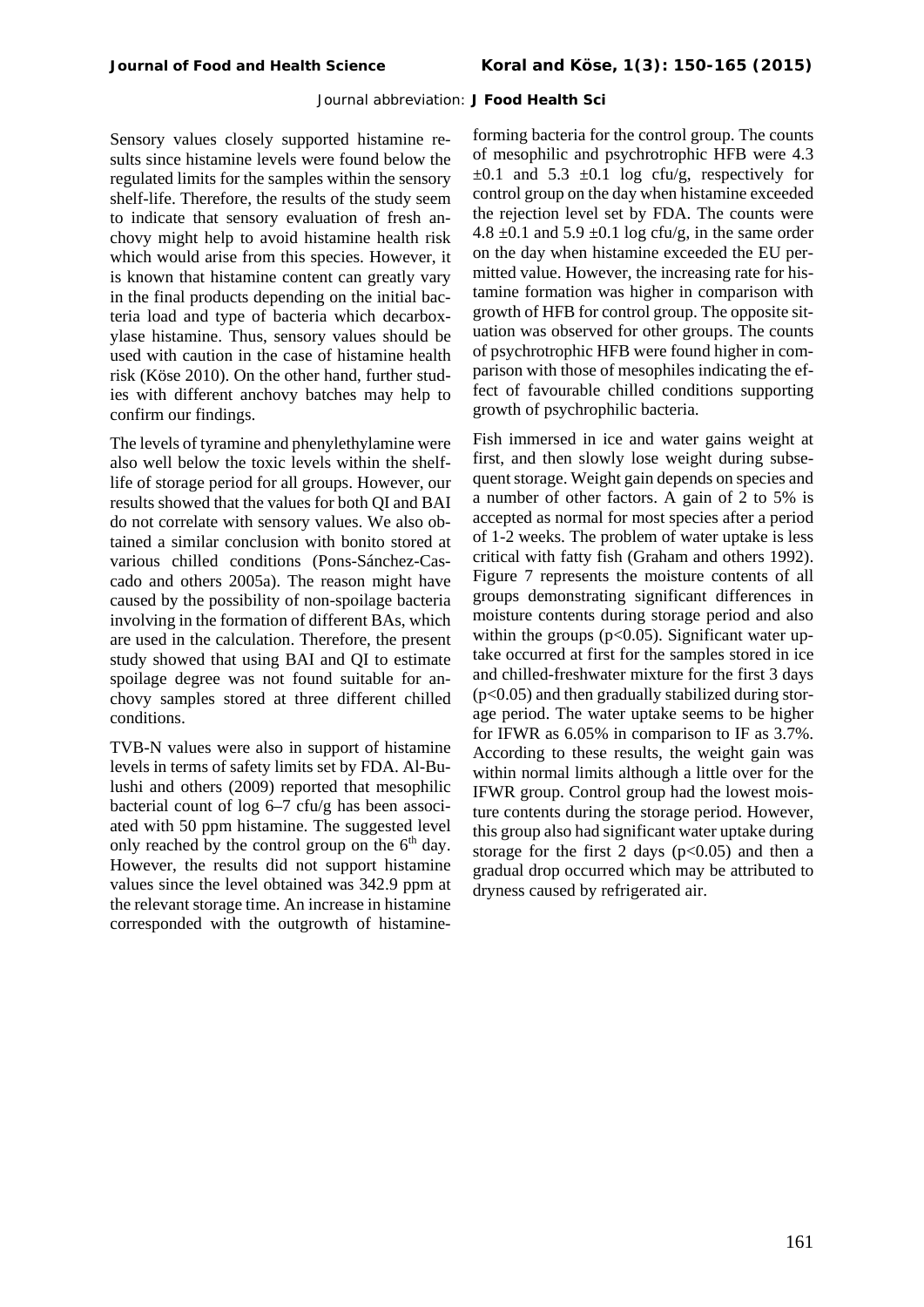

Different lowercase letters represents statistical differences among groups (p<0.05). Different uppercase letters represents statistical differences amongst different days within the same group during storage (p<0.05). CR: Control, IR: Anchovy in ice, IFWR: Anchovy in water-ice.

**Figure 7.** The changes in the levels of moisture contents for anchovy samples kept at various storage conditions.

In conclusion, this study demonstrates the quality changes of anchovy at different cold storage conditions in comparison with development of BAs in regarding to food safety. The results suggest that using ice and/or chilled-freshwater can improve the shelf-life of anchovy stored at refrigerated temperatures relating to food quality and safety. Good sensory quality was observed for fresh anchovy with the addition of ice and/or chilled-freshwater mixture during refrigerated storage. Chilled-freshwater with ice application increased the shelf-life for 8 days which is the highest shelf-life obtained for fresh anchovy. The worst sensory results represented anchovy without ice with a shelf-life less than four days. Storing fresh anchovy in chilled-freshwater also helped to improve its chemical quality and decrease biogenic amine development. Therefore, keeping fresh anchovy in ice and chilled freshwater during refrigerated storage is advised to delay histamine formation and retard quality loss prior to processing or fresh market. Histamine-forming bacteria counts supported histamine formation in most groups while total bacteria counts were in agreement with sensory results in terms of acceptability. Although sensory values supported histamine development for all storage conditions of anchovy, sensory criteria should be used in caution to avoid histamine health risk since histamine values also depends on initial bacterial load and types of HFB. Moreover, using BAI and QI parameters to estimate spoilage degree was not found suitable for anchovy samples stored at various chilled conditions.

## **Acknowledgements**

This study was supported by Karadeniz Technical University Research Fund under the KTU-BAP project No.2006.117.001.4. We also acknowledge the help of Dr. George M. Hall, for correcting the English of this manuscript.

## **References**

- [Abbey, L.D.](http://search.proquest.com/asfa/indexinglinkhandler/sng/author/Abbey,+L+D/$N?accountid=7412) (1998): Seasonal and quality changes of the Ghanaian anchovy (*Engraulis encrasicolus*) during storage in ice. [FAO,](http://search.proquest.com/asfa/indexinglinkhandler/sng/author/FAO,+Rome+$5bItaly$5d/$N?accountid=7412)  [Rome, Italy, No: 571, 61-66.](http://search.proquest.com/asfa/indexinglinkhandler/sng/author/FAO,+Rome+$5bItaly$5d/$N?accountid=7412)
- Al-Bulushi, I., Poole, S., Deeth, H.C., Dykes, G.A. (2009): Biogenic amines in fish: roles in intoxication, spoilage, and nitrosamine formation-a Review. *Critical Reviews in Food Science and Nutrition*, 49(4): 369-377.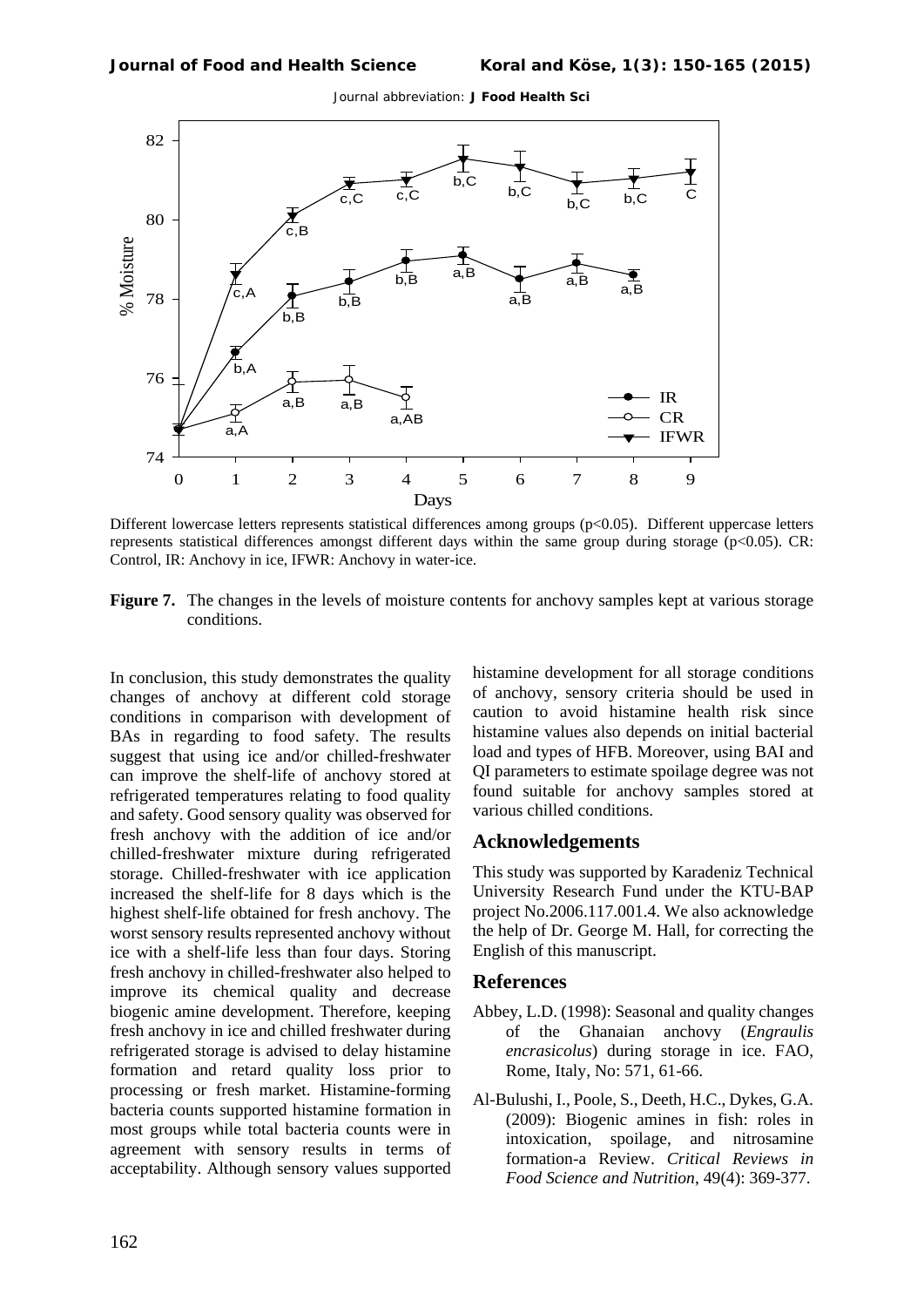- AOAC. (1995): Official Methods of Analysis. Association of Official Analytical Chemists. Official Methods, 985.14, Gaithersburg, MD.
- Archer, M. (2010): Sensory assessment score sheets for fish and shellfish Torry & QIM. Research & Development Department of Seafish.

**[http://www.seafish.org/media/Publication](http://www.seafish.org/media/Publications/sensory_assessment_scoresheets_14_5_10.pdf) [s/sensory\\_assessment\\_scoresheets\\_14\\_5\\_1](http://www.seafish.org/media/Publications/sensory_assessment_scoresheets_14_5_10.pdf) [0.pdf](http://www.seafish.org/media/Publications/sensory_assessment_scoresheets_14_5_10.pdf)**

- Ayala, M.E., Salas, A., Carbajal, M., Plácido, M., Albrecht-Ruiz, M. (2001): Behaviour of degradation for Peruvian anchovy (*Engraulis ringens*) stored at temperature refrigeration. *Ciencia y Tecnologia Alimentos*, 3(3): 161- 168.
- Botta, J.R. (1995): Evaluation of seafood freshness quality. VCH Publishers Inc., New York.
- Boland, F.E., Paige, D.D. (1971): Collaborative study of a method for the determination of trimethylamine nitrogen in fish. *Journal of AOAC International*, 54(3): 725-727.
- Castañón, C., Barral, A.O. (1990). On-board Handling and preservation of anchovy (*Engraulis anchoita*) catches. *International Journal of Refrigeration*, 13(3): 203-206.
- Careche, M., García, R., Borderías, J. (2002): Anchovy shelf-life as affected by different chilling methods during distribution. *Journal of Food Protection*, 65(2): 353-362.
- Chaouqy, N.E., El Marrakchi, A. (2005): Aspects chimiques et bactériologiques de l'anchois (*Engraulis encrasicholus*) entreposé sous glace et à moyenne température (20-25°C). *Revue de Medecine Veterinaire,* 156(6): 341- 349.
- Chotimarkorn, C. (2011): Quality changes of anchovy (*Stolephorus heterolobus*) under refrigerated storage of different practical industrial methods in Thailand. *Journal of Food Sciences and Technology*, 51(2): 285- 93.
- Connel, J.J. (1990): Methods of assessing and selecting for quality. In Control of fish Quality. 3rd ed. Fishing News Books, Oxford. Pp. 122–150.
- Eerola, S., Hinkkanen, R., Lindfors, E., Hirvi, T. (1993): Liquid chromatographic

determination of biogenic amines in dry sausages. *Journal of AOAC International*, 76(3): 575–577.

- EU Directive. (2005a): Official Journal of the European Union. Commission Regulation (EC) No 2074/2005 of 5 December 2005. L 338/36.
- EU Directive. (2005b): Commission Regulation (EC) No 2074/2005 of 5 December 2005 laying down implementing measures for certain products under Regulation (EC), No 853/2004 of the European Parliament. L338/27 EN Official Journal the European Union.
- EU Directive. (2008): Commission Regulation (EC), No 1022/2008 of 17 October 2008 amending Regulation (EC). No 2074/2005 as Regards the Total Volatile Basic Nitrogen (TVB-N) Limits. 277, 18-20.
- EUROFISH (2012): Overview of the World's Anchovy Sector and Trade Possibilities for Georgian Anchovy Products. EUROFISH International Organization, p. 1-40.
- FAO. Fisheries Statistics. FAO, Rome, Italy. **[http://www.fao.org/figis/servlet/SQServlet](http://www.fao.org/figis/servlet/SQServlet?ds=Capture&k1=SPECIES&k1v=1&k1s=2106&outtype=html) [?ds=Capture&k1=SPECIES&k1v=1&k1s](http://www.fao.org/figis/servlet/SQServlet?ds=Capture&k1=SPECIES&k1v=1&k1s=2106&outtype=html) [=2106&outtype=html](http://www.fao.org/figis/servlet/SQServlet?ds=Capture&k1=SPECIES&k1v=1&k1s=2106&outtype=html)** Accessed 2014 January 1. FDA. (2011). Fish and fisheries products hazards and controls guide. Chap.13 (4th ed.).
- **[http://www.fda.gov/downloads/Food/Guidance](http://www.fda.gov/downloads/Food/GuidanceComplianceRegulatoryInformation/GuidanceDocuments/Seafood/UCM251970.pdf) [ComplianceRegulatoryInformation/Guid](http://www.fda.gov/downloads/Food/GuidanceComplianceRegulatoryInformation/GuidanceDocuments/Seafood/UCM251970.pdf) [anceDocuments/Seafood/UCM251970.pdf](http://www.fda.gov/downloads/Food/GuidanceComplianceRegulatoryInformation/GuidanceDocuments/Seafood/UCM251970.pdf)**  Accessed 2014 March 21.
- Graham, J., Johnston, W.A., Nicholson, F.J. (1992). Ice in fisheries. FAO Fisheries Technical Paper. No. 331. FAO, Rome, Italy.
- Goulas, A.E., Kontominos, M.G. (2005): Effect of salting and smoking method on the keeping quality of chub mackerel (*Scomber japonicus*): biochemical and sensory attributes. *Food Chemistry*, 93(3): 511-520.
- Huss, H.H. (1988): Fresh fish, quality and quality changes. FAO Fisheries Series, No. 29. FAO, Rome, Italy.
- Huss, H.H. (1995): Quality and quality changes in fresh fish. FAO. Rome, Italy.
- ICMSF. (1992): Sampling for microbiological Analysis. In Microorganisms in food.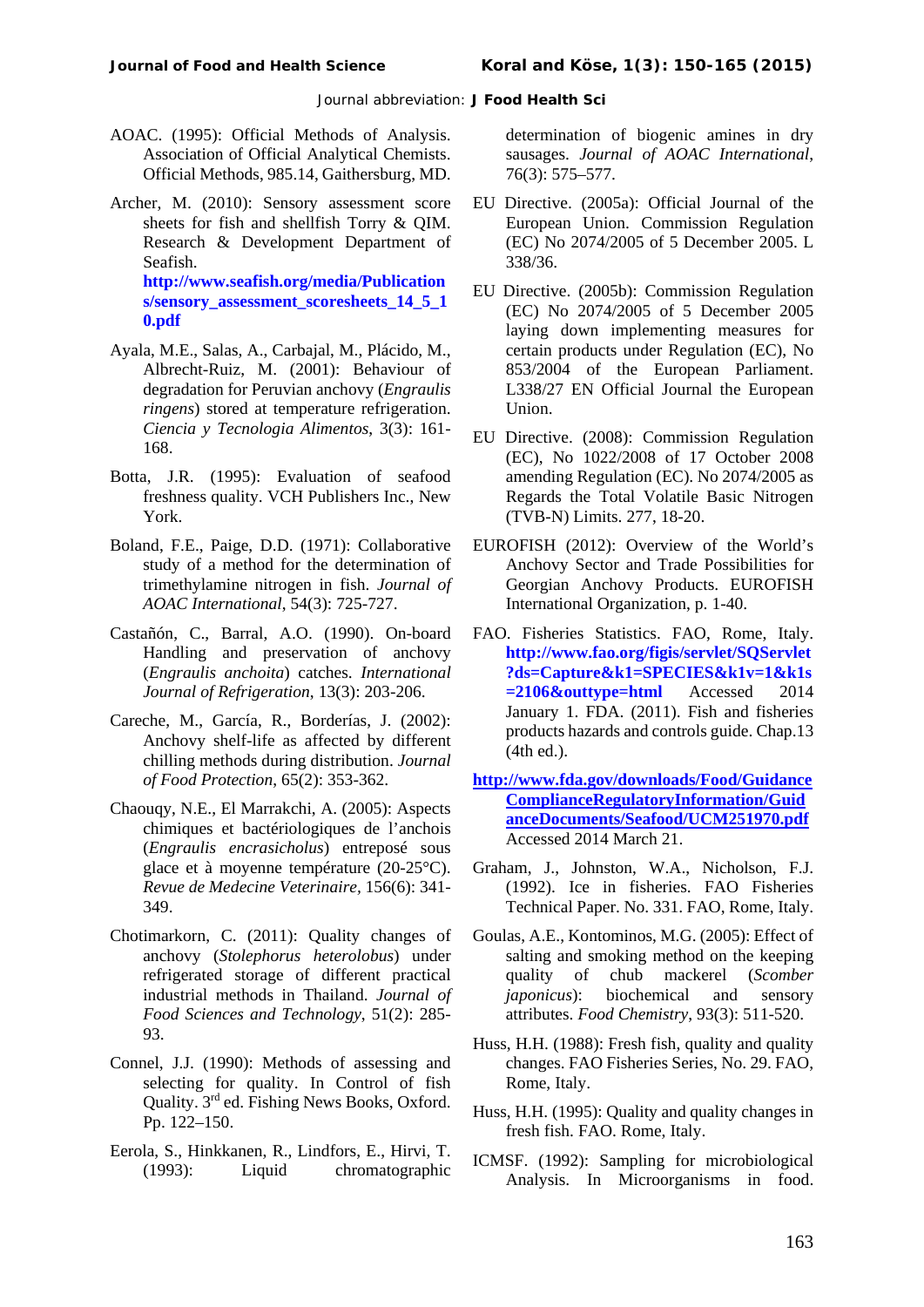University of Toronto Press, Toronto, Canada.

- Koral, S., Köse, S. (2012): The effect of filleting and ice application on the quality and safety of Atlantic bonito (*Sarda sarda*) at refrigerated storage. *International Journal of Food Sciences and Technology,* 47(1): 210- 220.
- Köse, S., Karaçam, H., Kutlu, S., Boran, M. (2001): Investigating the shelf-life of the anchovy dish called '*hamsikusu*' in frozen storage at -18 +/-1°C. *Turkish Journal of Veterinary and Animal Sciences*, 25(5): 651- 656.
- Köse, S., Erdem, M.E. (2004): An Investigation of quality changes in anchovy (*Engraulis encrasicolus*, L. 1758) stored at different temperatures. *Turkish Journal of Veterinary and Animal Sciences,* 28(3): 575-582.
- Köse, S. (2010): Evaluation of seafood safety health hazards for traditional fish products: preventive measures and monitoring issues. *Turkish Journal of Fisheries and Aquatic Sciences,* 10(1): 139-160.
- Köse, S., Koral, S., Tufan, B., Pompe, M., Scavniçar, A., Koçar, D. (2012): Biogenic amine contents of commercially processed traditional fish products originating from European countries and Turkey. *European Food Research and Technology*, 235(4): 669- 683.
- Lehane, L., Olley, J. (2000): Histamine (Scombroid) fish poisoning. A review in a risk-assessment framework. National Office of Animal and Plant Health Canberra 1999. Revised 2000. Agricultural, Fisheries and Forestry of Australia.
- Lucke, F., Geidel, W. (1935): Determination of volatile basic nitrogen in fish as a measure of their freshness. (Bestimmung des Füchtigen Basischen Stickstoffs in Fischen als Maßstab für ihren Frischezustand). Zeitschrift für Untersuchung der Lebensmittel 70(6):441– 458.
- Malle, P., Valle, M., Bouquelet, S. (1996): Assay of biogenic amines involved in fish decomposition. *Journal of AOAC International*, 79(1): 43–49.
- Mietz, J.L., Karmas, E. (1977): Chemical index of canned tuna determined by high pressure

liquid chromatography. *Journal of Food Sciences*, 42(1): 155-158.

- Mol, S., Erkan, N., Ucok, D., Tosun, S.Y. (2007): Effect of psychrophilic bacteria to estimate fish quality. *Journal of Muscle Foods*, 18(1): 120-128.
- [Montaner, M.I.](http://europepmc.org/search/?page=1&query=AUTH:%22Montaner+MI%22), [Zugarramurdi, A.](http://europepmc.org/search/?page=1&query=AUTH:%22Zugarramurdi+A%22) (1995): Influence of anchovy quality on yield and productivity in salting plants. *[Journal of](http://europepmc.org/search/?page=1&query=ISSN:%220146-9428%22)  [Food Quality](http://europepmc.org/search/?page=1&query=ISSN:%220146-9428%22)*, 18(1): 69-82.
- Niven, C.F.Jr., Jeffrey, M.B., Corlett, D.A.Jr. (1981): Different plating medium for quantitative producing bacteria. *Applied and Environmental Microbiology*, 41(1): 321– 322.
- Pons-Sánchez-Cascado, S., Veciana-Nogués, M.T., Bover-Cid, S., Mariné-Font, A., Vidal-Carou, M.C. (2006a): Use of volatile and non-volatile amines to evaluate the freshness of anchovies stored in ice. *Journal of the Science of Food and Agriculture*, 86(5): 699– 705.
- Pons-Sánchez-Cascado, S., Vidal-Carou, M.C., Nunes, M.L., Veciana-Nogues, M.T. (2006b): Sensory analysis to assess the freshness of Mediterranean anchovies (*Engraulis encrasicholus*) stored in ice. *Food Control*, 17(7): 564-569.
- Rodtong, S., Nawong, S., Yongsawatdigul, J. (2005): Histamine accumulation and histamine-forming bacteria in Indian anchovy (*Stolephorus indicus*). *Food Microbiolgy*, 22(5): 475-482.
- Sahin, C., Akin, S., Hacimurtazaoglu, N., Mutlu, C., Verep, B. (2008): The stock parameter of anchovy (*Engraulis encrasicolus*) population on the coasts of the Eastern Black Sea: Reason and implications in declining of anchovy population during the 2004–2005 and 2005–2006 fishing seasons. *Fresenius Environmental Bulletin*, 17(12b)**:** 2159– 2169.
- Schormüller, J. (1969): Handbuch der Lebensmittelchemie (Band III/2). Triesrische Lebensmittel Eier, Fleisch, Fisch, Buttermich, Springer Verlag, Berlin/Heidelberg, Germany/New York, NY.
- Smith, G., Hole, M., Hanson, S.W. (1992): Assessment of lipid oxidation in Indonesian